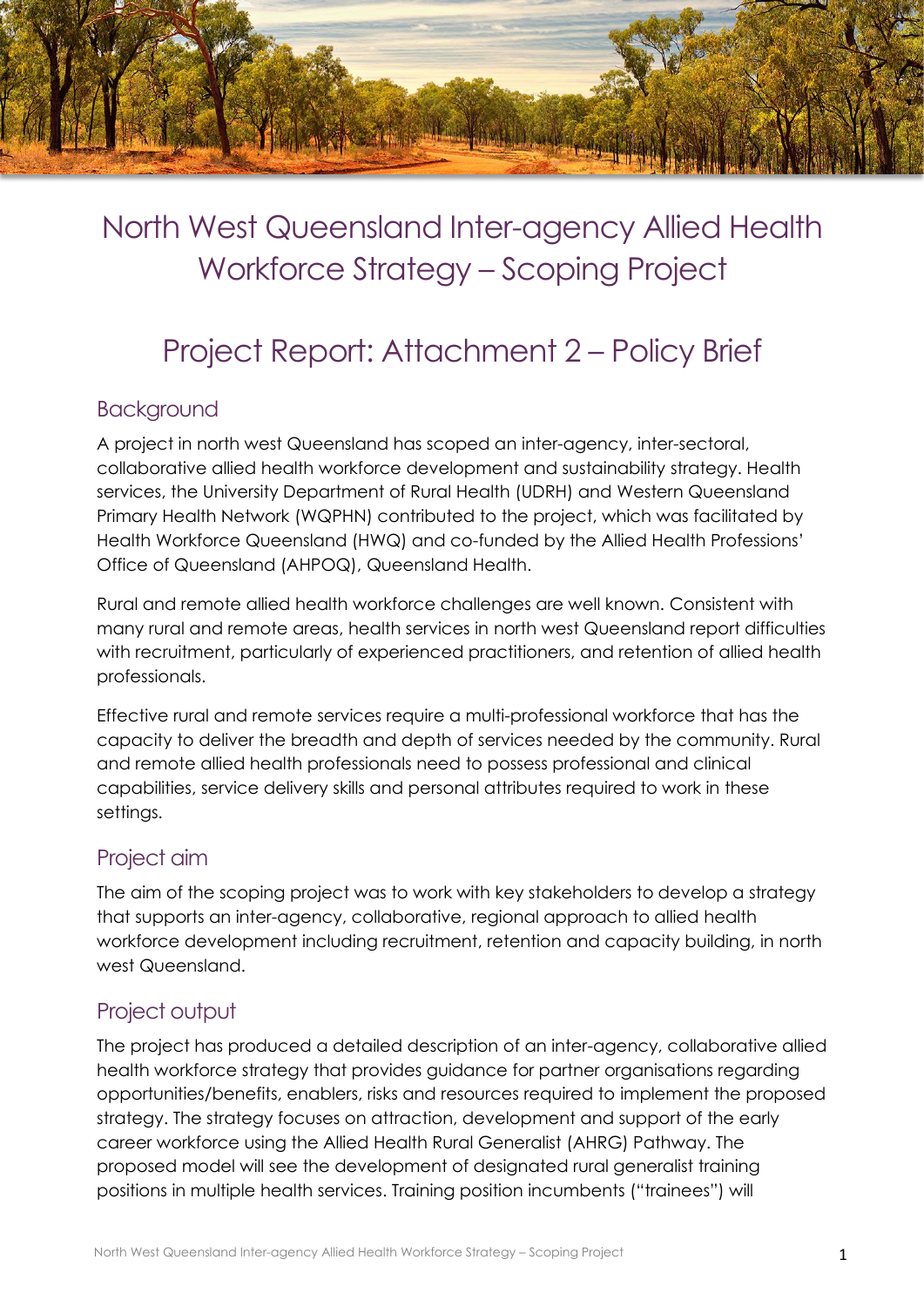

undertake post-graduate study in rural generalist practice relevant to their profession and have access to allocated development time and profession-specific supervision. A cross-agency training cohort, facilitated by the UDRH in collaboration with senior allied health professionals in public and non-government healthcare organisations, will support the trainees, and act as a catalyst for improved networking and service integration for participating organisations. The proposed strategy leverages funding and resources available from HWQ, AHPOQ and Services for Australian Rural and Remote Allied Health (SARRAH). Support of the WQPHN through its commissioning model is a critical enabler for primary care sector participation.

# Proposed benefits

- This project provides direction for the development of an 'own-grown' allied health professional workforce model suitable for rural and remote health services with a number of multi-professional teams,
- Cross-agency collaboration, leveraging available training funding, and negotiation of commissioning models and education support can generate a critical mass of resources that each individual agency could not source or allocate independently,
- A common workforce strategy provides an opportunity to reduce intra-region workforce competition and provides a platform to promote workforce attraction and build service capacity across the region,
- The AHRG Pathway, as a foundation of the workforce development strategy, can provide investment returns to organisations through:
	- o intensive development of clinical and non-clinical (service/professional) skills for the early career workforce, and
	- o education outputs (activities, assessments) that can be tailored to service needs, and
- Implementing a common workforce development strategy can build a critical mass of rural generalist trainees to produce benefits from peer support and structured development time as well as shared supervision and learning facilitation across senior clinicians.

# Policy and workforce implications

### *Workforce reform:*

- Implementing an 'own-grown' approach to allied health workforce development has the potential to develop and strengthen the rural allied health workforce pipeline,
- Development of designated rural generalist training positions, if supported by required resources, education programs and professional supervision, has the potential to enhance the recruitment and retention of allied health professionals in